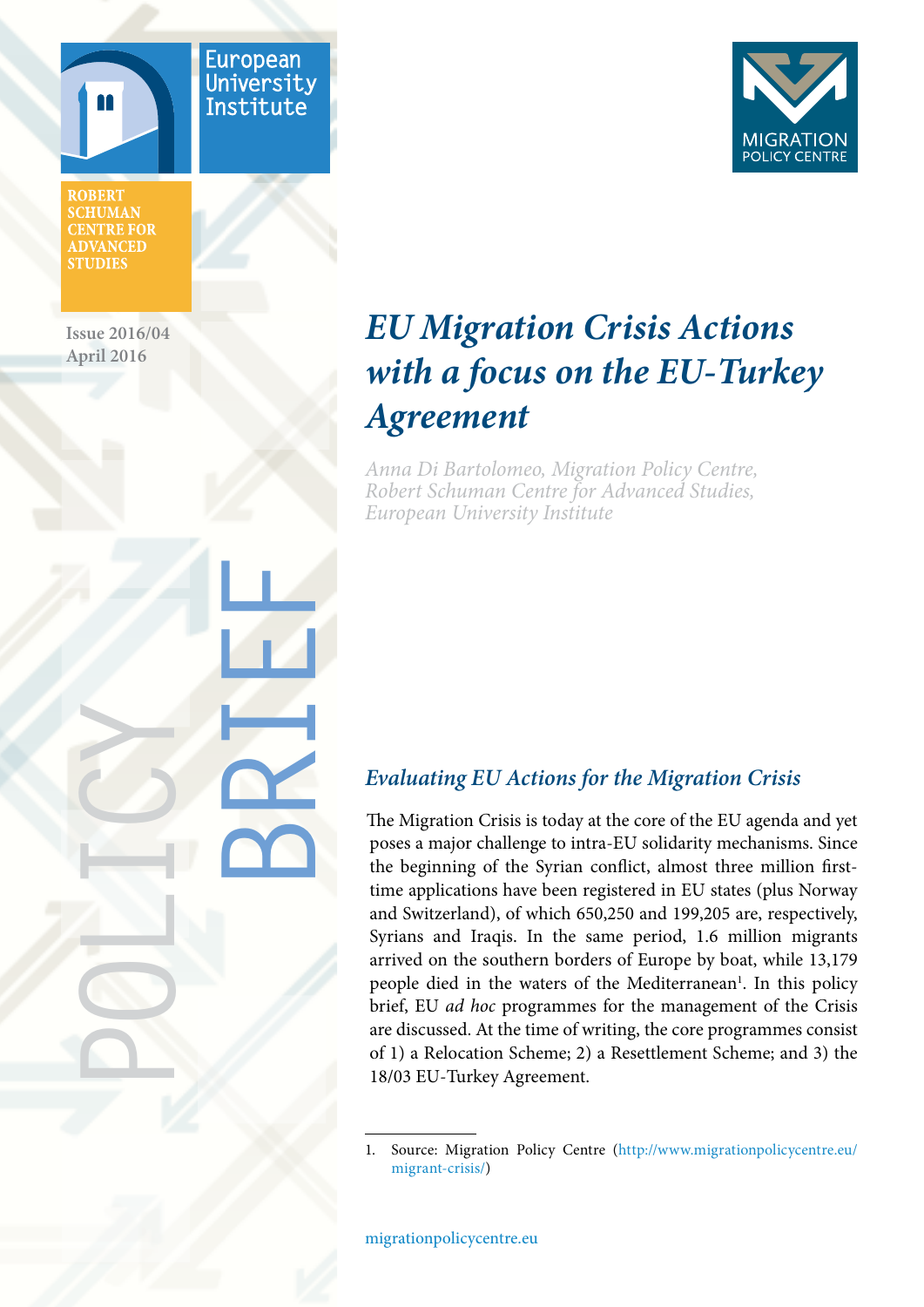

## *Relocation Scheme (started September 2015)*

In September 2015, to alleviate the burden on Italy and Greece of mass arrivals of refugees, the Justice and Home Affairs Council decided to relocate **160,000 people in clear need of international protection** from those two countries. Two decisions were adopted to relocate **106,000** asylum seekers plus another **54,000** "unless a proposal is submitted by the Commission to the Council before 26 September 2016 to adapt the relocation mechanism"2 (EU, 2015). In other words, asylum seekers were to be relocated from Greece and Italy to other EU MSs where they would have their asylum applications processed. If these applications were successful, then applicants would be granted refugee status with the right to reside in the Member State to which they were relocated. All relocations would take place over **two years** and the scheme would be **mandatory** for all EU MSs with the exception of the UK and Ireland; Ireland subsequently chose to opt in. In addition, Norway, Switzerland, and Liechtenstein also gave their availability. Table 1 describes the state of play of the Relocation Scheme since its beginning (on September 2015) as of April 14.

| <b>EU MSs</b>  | Places made<br>available | Relocations    |                 |               | Remaining places f<br>rom the 160,000 (2) |
|----------------|--------------------------|----------------|-----------------|---------------|-------------------------------------------|
|                |                          | From Italy (A) | From Greece (B) | Total $(A+B)$ |                                           |
| Austria (1)    |                          |                |                 |               | 1,953                                     |
| Belgium        | 30                       | 24             |                 | 24            | 3,788                                     |
| Bulgaria       | 1,302                    | ۰              | 4               | 4             | 1,298                                     |
| Croatia        |                          |                |                 |               | 968                                       |
| Cyprus         | 30                       |                | 6               | 6             | 314                                       |
| Czech Republic | 30                       | ۰              |                 |               | 2,691                                     |
| Denmark        |                          |                |                 |               |                                           |
| Estonia        | 46                       |                | 7               | 7             | 322                                       |
| Finland        | 270                      | 148            | 111             | 259           | 1,819                                     |
| France         | 1,300                    | 137            | 242             | 379           | 19,335                                    |
| Germany        | 40                       | 20             | 37              | 57            | 27,479                                    |
| Greece         |                          |                |                 |               |                                           |
| Hungary        |                          | ٠              |                 |               | 1,294                                     |
| Ireland        | 50                       | $\overline{a}$ | 10              | 10            | 590                                       |
| Italy          |                          |                |                 |               |                                           |
| Latvia         | 481                      | ۰              | 21              | 21            | 460                                       |
| Lithuania      | 100                      | ۰              | 6               | 6             | 665                                       |

#### *Table 1 - Relocated migrants from Greece and Italy to other EU MSs by EU MS (as of 14 April 2016)*

<sup>2.</sup> Accordingly, after the 18/03 EU-Turkey Agreement, on 21 March 2016 the Commission tabled a proposal to make the 54,000 places initially set aside for relocation, available for the purpose of admitting Syrians from Turkey to the EU through the resettlement scheme. The proposal is still pending.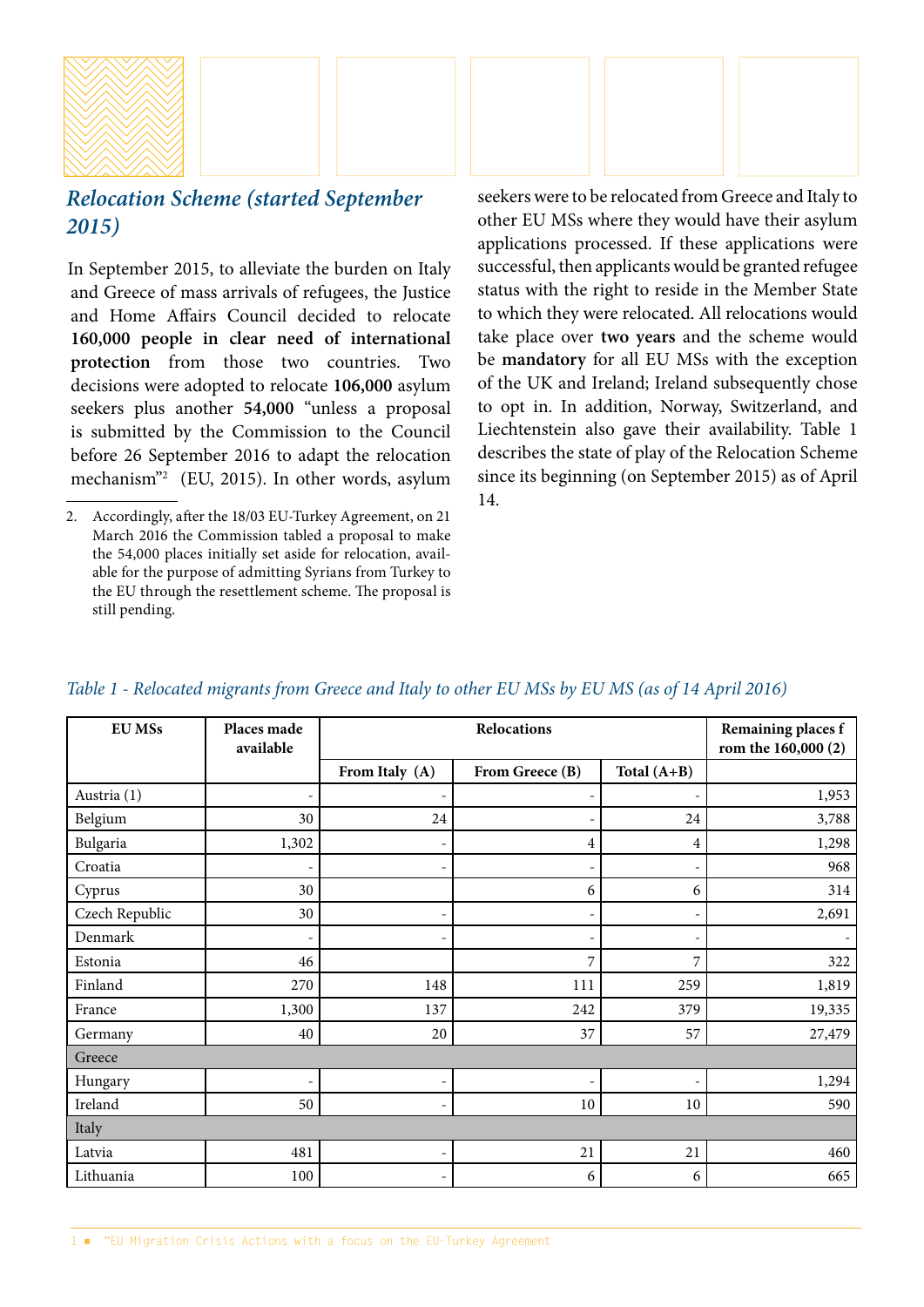| Luxembourg          | 150                      |        | 30                       | 30                       | 527     |
|---------------------|--------------------------|--------|--------------------------|--------------------------|---------|
| Malta               | 131                      | 15     | 6                        | 21                       | 110     |
| Netherlands         | 200                      | 50     | 48                       | 98                       | 5,849   |
| Poland              | 100                      |        |                          |                          | 6,192   |
| Portugal            | 1,642                    | 92     | 89                       | 181                      | 2,767   |
| Romania             | 515                      | 6      | 29                       | 35                       | 4,145   |
| Slovakia            | ÷                        | ٠      | ÷,                       | $\overline{\phantom{a}}$ | 902     |
| Slovenia            | 40                       |        |                          |                          | 567     |
| Spain               | 200                      | 18     |                          | 18                       | 9,255   |
| Sweden              | 300                      | 39     |                          | 39                       | 3,727   |
| UK(1)               |                          |        |                          |                          |         |
| Norway              | $\overline{\phantom{a}}$ | ٠      | $\overline{\phantom{a}}$ | $\overline{\phantom{a}}$ |         |
| Switzerland         | 30                       |        |                          |                          |         |
| Liechtenstein       | 43                       |        |                          |                          |         |
| Iceland             |                          |        |                          |                          |         |
| <b>Total</b>        | 7,030                    | 549    | 646                      | 1,195                    | 97,017  |
| Foreseen total      | 160,000                  | 39,600 | 66,400                   | 106,000                  | 160,000 |
| % of foreseen total | 4.39                     | 1.39   | $0.97\,$                 | 1.13                     | 60.64   |

(1) In Austria, the agreement is suspended for one year. The UK did not take part in the agreement.

(2) Out of 160,000, 61,744 decisions need still to be allocated while 1,239 were excluded.

Source: Author's elaboration on European Commission data ([http://ec.europa.eu/dgs/home-affairs/what-we-do/policies/euro](http://ec.europa.eu/dgs/home-affairs/what-we-do/policies/european-agenda-migration/press-material/index_en.htm)[pean-agenda-migration/press-material/index\\_en.htm](http://ec.europa.eu/dgs/home-affairs/what-we-do/policies/european-agenda-migration/press-material/index_en.htm) ), retrieved on 22/04/2016

The Relocation Scheme has clearly been inefficient. The Scheme is to last for two years, i.e. from September 2015 to September 2017 and relocate 160,000 asylum applicants, or 6,667 persons per month. As of April 14, the total number of relocations stands at **1,195** persons – i.e. 0.7% of 160,000 – or around **171 migrants per month**. So far, the most "generous" states have been France (31.7%), Finland (21.7%) and Portugal (15.1%). The **lack of intra-EU solidarity** appears to be the main obstacle to the correct functioning of the Scheme.

## *Resettlement Scheme (started July 2015)*

On 20 July 2015, 27 EU Member States and Dublin Associated States agreed – on a **voluntary basis** – to resettle through multilateral and national schemes **22,054** displaced persons in clear need of international protection from states in the

Middle East, the North of Africa and the Horn of Africa. Following the EU-Turkey Agreement of 18 March 2016, it is expected that most of the remaining places will be filled up by those coming from Turkey (EC, 2015). Resettlements seem to be "functioning better" than relocations. The scheme is planned to last for two years, i.e. from July 2015 to July 2017 and to resettle a total of 22,504 persons: this corresponds to 938 persons per month. In the first nine months of the programme a number of people were resettled: 5,598 "under the 20 July scheme" plus another 79 persons "under the EU-Turkey Agreement" as of, respectively, 11 and 14 April (Table 2). This corresponds to **631 resettled people per month**, i.e. 307 persons fewer than the planned number.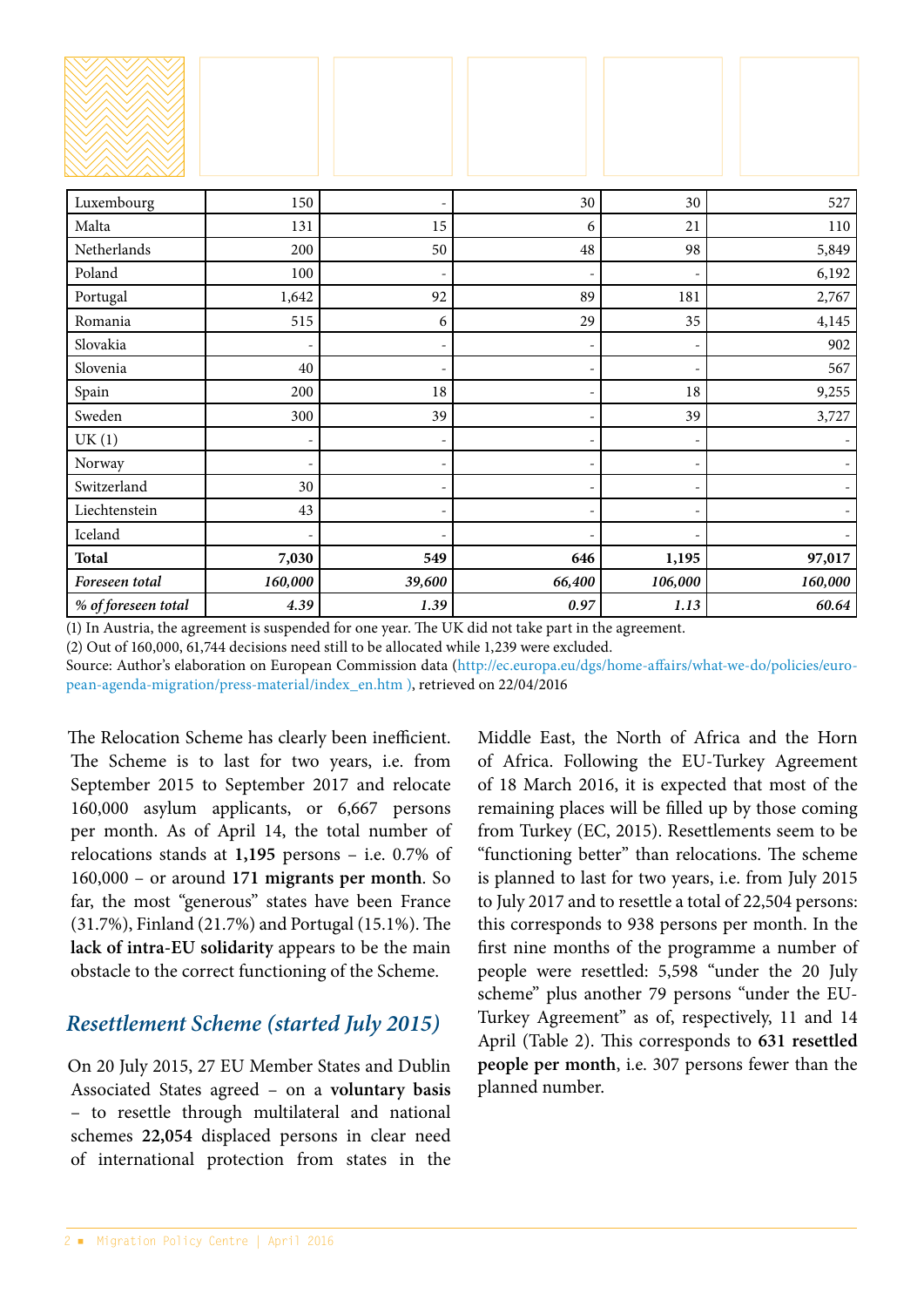*Table 2 – Resettled persons from Middle East, North of Africa and Horn of Africa to EU MSs under the "20 July scheme" and the "1:1 EU-Turkey Agreement" (as of 11 and 14 April 2016)*

|                     | "Normal" resettlements from Third Countries (un-<br>der the 20 July Scheme) | Resettlements of Syrians from Turkey (un-<br>der the 1:1 EU-TUR Agreement) |  |  |  |
|---------------------|-----------------------------------------------------------------------------|----------------------------------------------------------------------------|--|--|--|
|                     | (Period: 20/07/2015 - 11/04/2016)                                           | (Period: 04/04/2016 - 14/04/2016)                                          |  |  |  |
| Austria             | 1,395                                                                       |                                                                            |  |  |  |
| Belgium             | 212                                                                         |                                                                            |  |  |  |
| Bulgaria            |                                                                             |                                                                            |  |  |  |
| Croatia             |                                                                             |                                                                            |  |  |  |
| Cyprus              |                                                                             |                                                                            |  |  |  |
| Czech Republic      | 52                                                                          |                                                                            |  |  |  |
| Denmark             | 481                                                                         |                                                                            |  |  |  |
| Estonia             |                                                                             |                                                                            |  |  |  |
| Finland             | 63                                                                          | 11                                                                         |  |  |  |
| France              | 72                                                                          |                                                                            |  |  |  |
| Germany             |                                                                             | 37                                                                         |  |  |  |
| Greece              |                                                                             |                                                                            |  |  |  |
| Hungary             |                                                                             |                                                                            |  |  |  |
| Ireland             | 258                                                                         |                                                                            |  |  |  |
| Italy               | 96                                                                          |                                                                            |  |  |  |
| Latvia              |                                                                             |                                                                            |  |  |  |
| Lithuania           |                                                                             |                                                                            |  |  |  |
| Luxembourg          |                                                                             |                                                                            |  |  |  |
| Malta               |                                                                             |                                                                            |  |  |  |
| Netherlands         | 301                                                                         | 31                                                                         |  |  |  |
| Poland              |                                                                             |                                                                            |  |  |  |
| Portugal            |                                                                             |                                                                            |  |  |  |
| Romania             |                                                                             |                                                                            |  |  |  |
| Slovakia            |                                                                             |                                                                            |  |  |  |
| Slovenia            |                                                                             |                                                                            |  |  |  |
| Spain               |                                                                             |                                                                            |  |  |  |
| Sweden              |                                                                             |                                                                            |  |  |  |
| UK                  | 1,864                                                                       |                                                                            |  |  |  |
| Norway              | 323                                                                         | $\overline{\phantom{a}}$                                                   |  |  |  |
| Switzerland         | 413                                                                         |                                                                            |  |  |  |
| Liechtenstein       | $20\,$                                                                      | Ξ.                                                                         |  |  |  |
| Iceland             | $\bf 48$                                                                    |                                                                            |  |  |  |
| <b>Total</b>        | 5,598                                                                       | 79                                                                         |  |  |  |
| Foreseen total      | 22,504                                                                      |                                                                            |  |  |  |
| % of foreseen total | 25.23                                                                       |                                                                            |  |  |  |

Source: Author's elaboration on European Commission data [\(http://ec.europa.eu/dgs/home-affairs/what-we-do/policies/euro](http://ec.europa.eu/dgs/home-affairs/what-we-do/policies/european-agenda-migration/press-material/index_en.htm)[pean-agenda-migration/press-material/index\\_en.htm\)](http://ec.europa.eu/dgs/home-affairs/what-we-do/policies/european-agenda-migration/press-material/index_en.htm), retrieved on 22/04/2016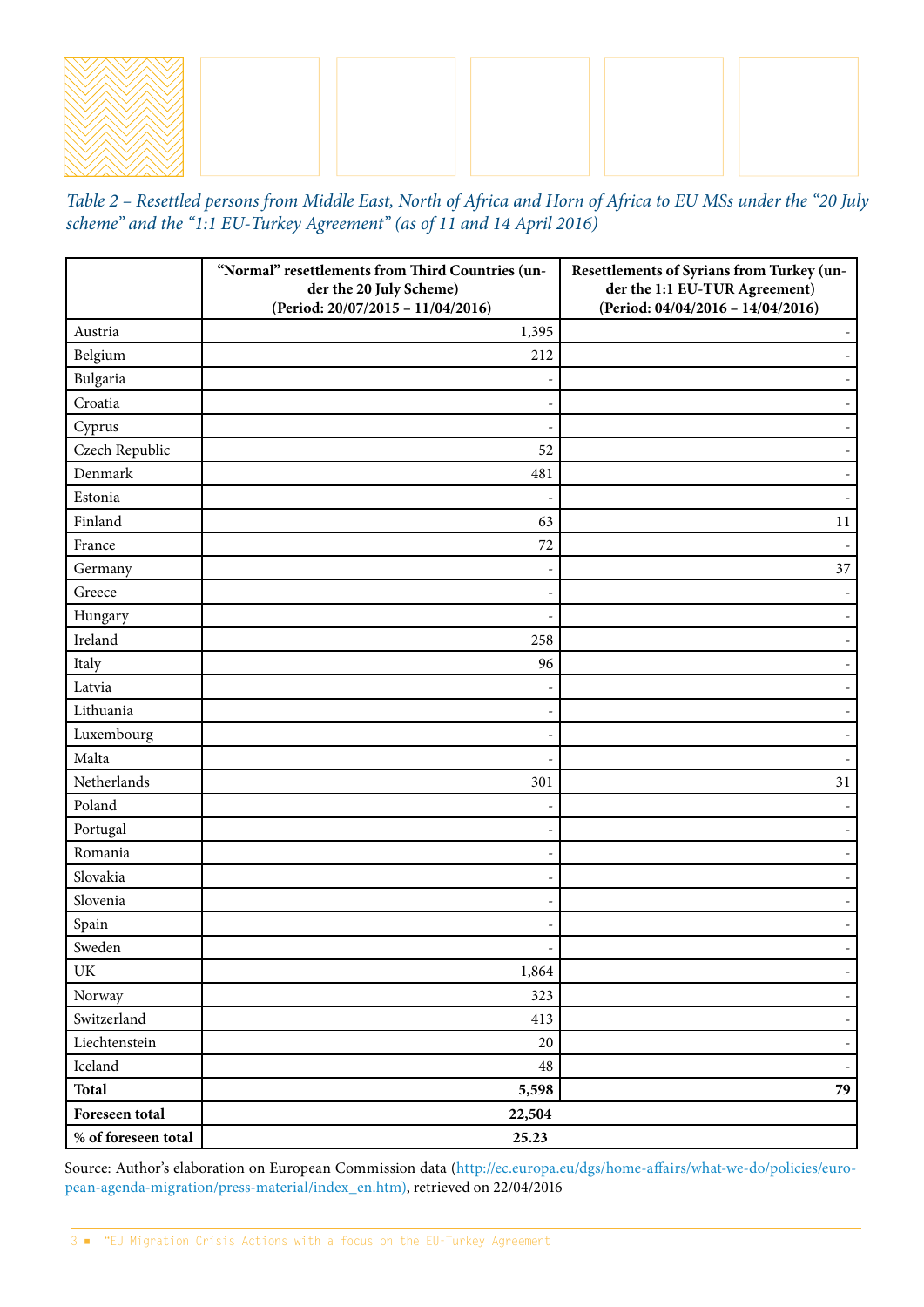

# *The EU-Turkey Agreement (18 March 2016): the 1:1 resettlement-return scheme*

On 18 April 2016, the EU and Turkey agreed on the following action points to end irregular migration along the Eastern Mediterranean route (EC, 2016):

- 1) All new irregular migrants crossing from Turkey to the Greek islands, as of 20 March 2016, will be returned to Turkey;
- 2) For every Syrian being returned to Turkey from the Greek islands, another Syrian will be resettled in the EU;
- 3) Turkey will take necessary measures to prevent new sea or land routes for irregular migration opening from Turkey to the EU;
- 4) Once irregular crossings between Turkey and the EU end or have been substantially reduced, a Voluntary Humanitarian Admission Scheme will be activated;
- 5) The fulfilment of the visa liberalization roadmap will be accelerated with a view to lifting visa requirements for Turkish citizens, at the latest, by the end of June 2016. Turkey will take all the necessary steps to fulfil the remaining requirements;
- 6) The EU will, in close cooperation with Turkey, further speed up the disbursement of the  $\epsilon$ 3 billion initially allocated under the Facility for Refugees in Turkey. Once these resources are almost spent, the EU will mobilize additional funding for the Facility up to an additional  $\epsilon$ 3 billion till the end of 2018;
- 7) The EU and Turkey welcomed the ongoing work on the upgrading of the Customs Union.
- 8) The accession process will be re-energized, with Chapter 33 to be opened during the Dutch Presidency of the Council of the European Union and preparatory work on the opening of other chapters to continue at an accelerated pace;



*Figure 1 – Resettlements and returns under the EU-Turkey 1:1 Mechanism, 4/04 - 15/04, 2016*

Source: Author's elaboration on European Commission data [\(http://](http://ec.europa.eu/dgs/home-affairs/what-we-do/policies/european-agenda-migration/press-material/index_en.htm) [ec.europa.eu/dgs/home-affairs/what-we-do/policies/european-agenda](http://ec.europa.eu/dgs/home-affairs/what-we-do/policies/european-agenda-migration/press-material/index_en.htm)[migration/press-material/index\\_en.htm](http://ec.europa.eu/dgs/home-affairs/what-we-do/policies/european-agenda-migration/press-material/index_en.htm) ), retrieved on 22/04/2016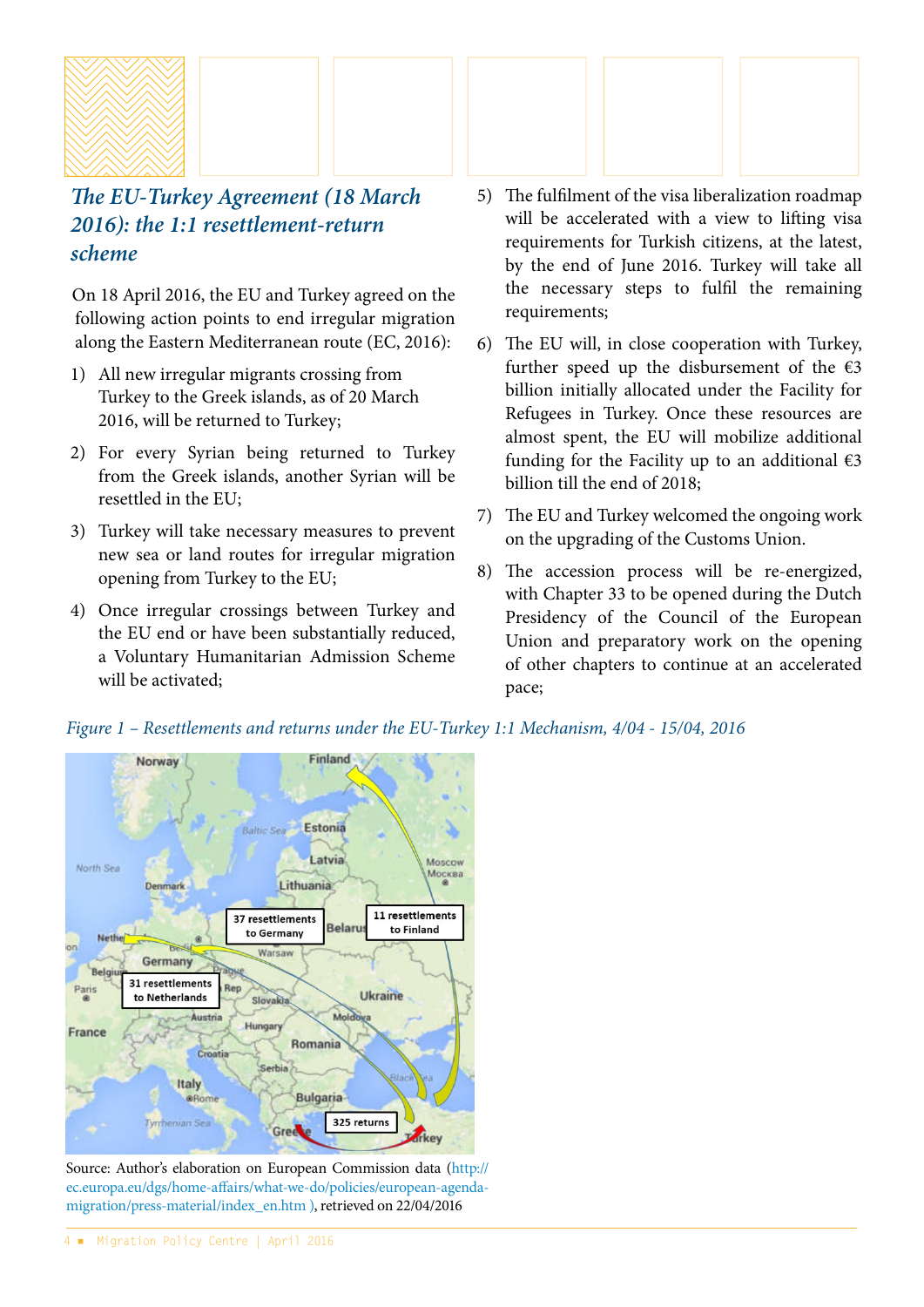

9) The EU and Turkey will work to improve humanitarian conditions inside Syria.

Figure 1 shows some first statistics on the implementation of points 1) and 2), that is on the 1:1 relocation-return mechanism, according to which for every Syrian being returned to Turkey from the Greek islands, another Syrian will be resettled from Turkey. From its beginning – **from 4 to 15 of April 2016** –, a total of **79 Syrians** had been resettled from Turkey to three EU MSs, while **325 people had been returned** from Greece to Turkey.

As to the implementation and functioning of the agreement, several doubts emerge. First, the 1:1 mechanism has apparently failed. In the first ten days, there is a high number of returns (325) and a low number of resettlements (79). In other words, like for previous programmes, the intra-EU solidarity does not seem to work**. Why should we expect it to work in the future?** 

Though it is certainly too early to evaluate the impact of the EU-Turkey Agreement on irregular migration to the EU, some numbers may help in understanding its first developments. Figure 2 shows arrivals at sea<sup>3</sup> along the Central and the Eastern Mediterranean route in 2016 on a fifteen-day basis. From 5 January to 19 March, 90.4% of total arrivals (130,246) took place along the Eastern Mediterranean route. After the EU-Turkey Agreement – which took effect 20 March – a decrease of arrivals along the Eastern route was accompanied by a parallel increase in the (more perilous) Central route: from 20 March to 19 April 2016, the share of arrivals to Greek Islands out of total arrivals (19,227) dropped to 30.7%. **Will migrants simply opt for other routes – as already occurred many times in the past (Fargues, 2015) – in response to the EU-Turkey Agreement?**

Additional concerns apply to the status of returned people. **What will happen to returned people as Turkey is not a full member of the Geneva Convention?**<sup>4</sup>  **What will their legal status be? On** 

- 3. Only arrivals at sea (and not by land) are here shown in order to control for seasonal effects and thus to correctly compare the Eastern with the Central Mediterranean routes.
- 4. In Turkey non-European refugees are eligible only for





Source: UNHCR (Greece), Ministry of Interior (Italy)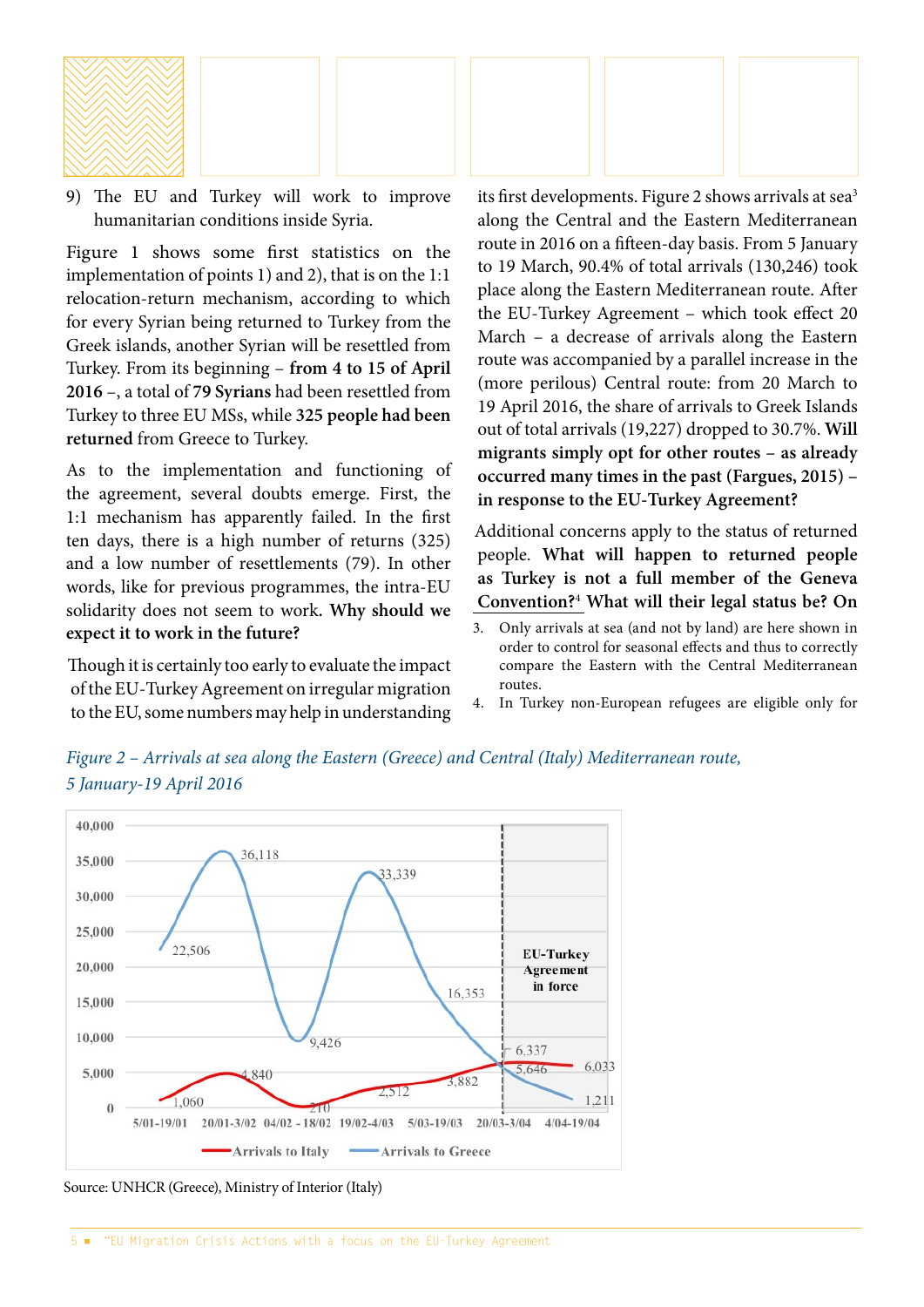

**what legal basis can people in need of international protection be returned? Is the "inadmissibility clause" a valid – and fair – solution for people in need of protection?** According to the EC (2016), people are returned Greece to Turkey according to two different legal frameworks: 1) for irregular migrants who do not have a right to international protection, they are returned immediately under the bilateral readmission agreement between Greece and Turkey, which will be succeeded by the EU-Turkey Readmission Agreement from 1 June 2016; 2) for people who apply for asylum, Greece will make use of the **inadmissibility of applications** clause. Apparently, the EU asylum rules allow Member States in certain clearly defined circumstances to declare an application "inadmissible", that is to say, **to reject the application without examining the substance**. There are two legal possibilities that could be envisaged **for declaring asylum applications inadmissible in relation to Turkey**  (EC, 2016):

- **first country of asylum** (Article 35 of the Asylum Procedures Directive): where the person has been already recognized as a refugee in that country or otherwise enjoys sufficient protection there;
- **safe third country** (Article 38 of the Asylum Procedures Directive): where the person has not already received protection in the third country but the third country can guarantee effective access to protection to the readmitted person.

In accordance with this framework, Greece recently adapted "its legislation to provide a legal framework for the implementation of the 'first safe country of asylum' and 'safe third country' principles" before starting returning people to Turkey on 4 April. **Does this mean that Turkey became a "safe country" overnight?** Moreover, **is Turkey a safe country for refugees and asylum seekers?** According to field research conducted by Amnesty International, since September 2015, perhaps hundreds of refugees and asylum seekers have been transported by Turkish authorities to isolated detention centres. Some of them reported being shackled for days on end, beaten and forcibly transported back to the countries they have fled (Amnesty International, 2015). And finally, **what to expect for Syrians, but also Iraqis and Afghanis to whom Turkey does not apply the Geneva Convention?** Since mid-January 2016, the Turkish authorities have been rounding up and expelling groups of around 100 Syrian men, women and children to Syria on a near-daily basis. Moreover, at the end of March, Amnesty International researchers gathered multiple testimonies of large-scale returns from Hatay province (Amnesty International, 2016).

To conclude, despite there still being many uncertainties, what is clear about the EU-Turkey Agreement is that international economic migrants, refugees and their children, who risk their lives crossing the Mediterranean, have scarce or no safeguards against this plan; and being returned to Turkey is likely to jeopardize their lives. Once again, EU leaders have attempted to displace the problem elsewhere. Meanwhile, no concrete action is offered for the root causes of global refugee displacements: be these the Syrian conflict; endemic violence in Afghanistan and Iraq; poverty in Kosovo; or a myriad of other crises to the south and east of Europe.

### *References*

Amnesty International (2015) "Europe's Gatekeeper: Unlawful Detention and Deportation of Refugees from Turkey", EUR 44/3022/2015, Amnesty International, available at [https://www.amnesty.](https://www.amnesty.org/en/documents/eur44/3022/2015/en/) [org/en/documents/eur44/3022/2015/en/ \[retrieved](https://www.amnesty.org/en/documents/eur44/3022/2015/en/)  [on 20/04/2016\].](https://www.amnesty.org/en/documents/eur44/3022/2015/en/)

temporary asylum. But the 2013 Law on Foreigners and International Protection provides them, at least on the paper, with rights close to those guaranteed by the Convention (Fargues, 2015).